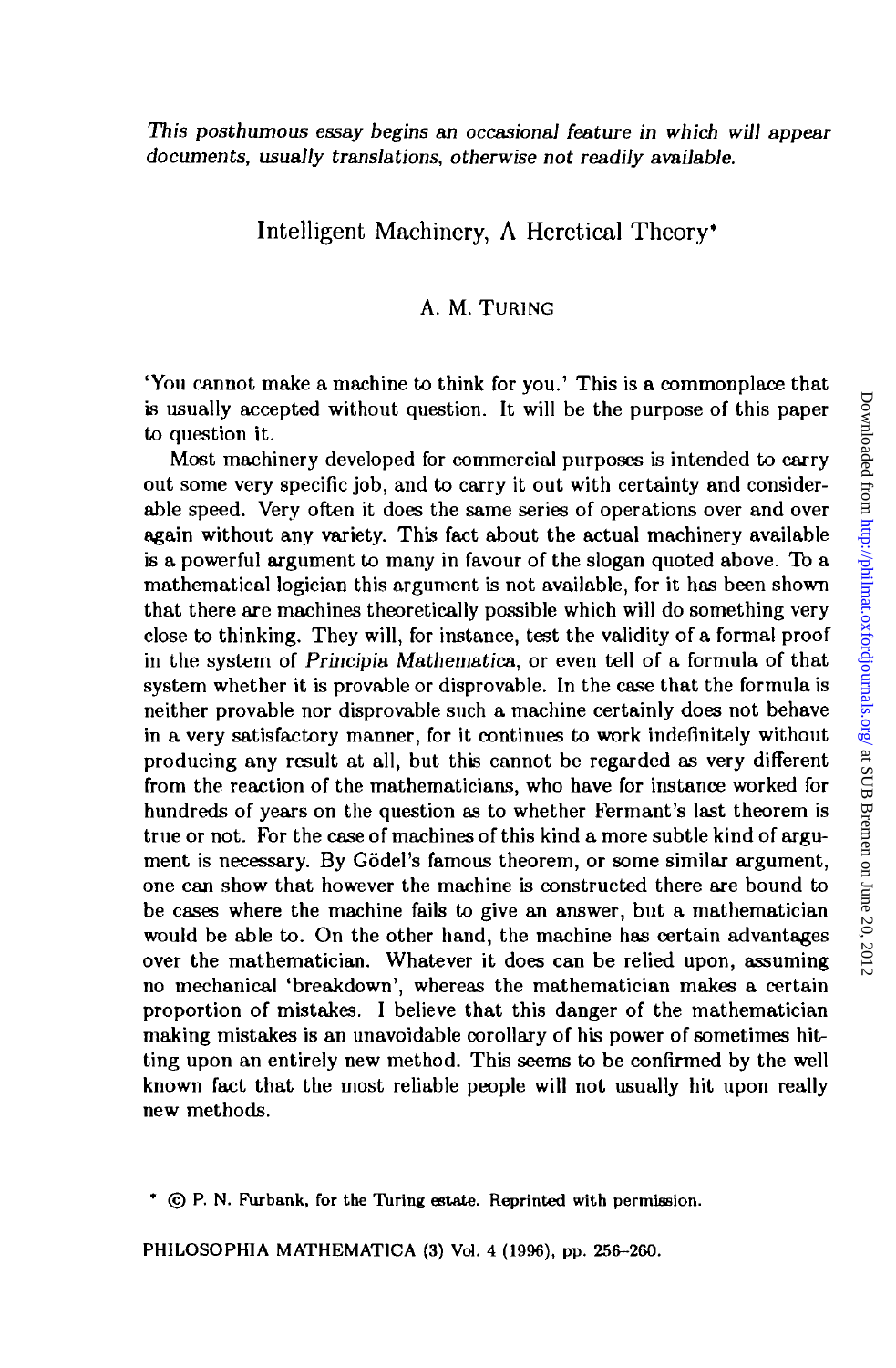My contention is that machines can be constructed which will simulate the behaviour of the human mind very closely. They will make mistakes at times, and at times they may make new and very interesting statements, and on the whole the output of them will be worth attention to the same sort of extent as the output of a human mind. The content of this statement lies in the greater frequency expected for the true statements, and it cannot, I think, be given an exact statement. It would not, for instance, be sufficient to say simply that the machine will make any true statement sooner or later, for an example of such a machine would be one which makes all possible statements sooner or later. We know how to construct these, and as they would (probably) produce true and false statements about equally frequently, their verdicts would be quite worthless. It would be the actual reaction of the machine to circumstances that would prove my contention, if indeed it can be proved at all.

Let us go rather more carefully into the nature of this 'proof'. It is clearly possible to produce a machine which would give a very good account of itself for any range of tests, if the machine were made sufficiently elaborate. However, this again would hardly be considered an adequate proof. Such a machine would give itself away by making the same sort of mistake over and over again, and being quite unable to correct itself, or to be corrected by argument from outside. If the machine were able in some way to 'learn by experience' it would be much more impressive. If this were the case there seems to be no real reason why one should not start from a comparatively simple machine, and, by subjecting it to a suitable range of 'experience' transform it into one which was much more elaborate, and was able to deal with a far greater range of contingencies. This process could propably be hastened by a suitable selection of the experiences to which it was subjected. This might be called 'education'. But here we have to be careful. It would be quite easy to arrange the experiences in such a way that they automatically caused the structure of the machine to build up into a previously intended form, and this would obviously be a gross form of cheating, almost on a par with having a man inside the machine. Here again the criterion as to what would be considered reasonable in the way of 'education' cannot be put into mathematical terms, but I suggest that the following would be adequate in practice. Let us suppose that it is intended that the machine shall understand English, and that owing to its having no hands or feet, and not needing to eat, not desiring to smoke, it will occupy its time mostly in playing games such as Chess and GO, and possibly Bridge. The machine is provided with a typewriter keyboard on which any remarks to it are typed, and it also types out any remarks that it wishes to make. I suggest that the education of the machine should be entrusted to some highly competent schoolmaster who is interested in the project but who is forbidden any detailed knowledge of the inner workings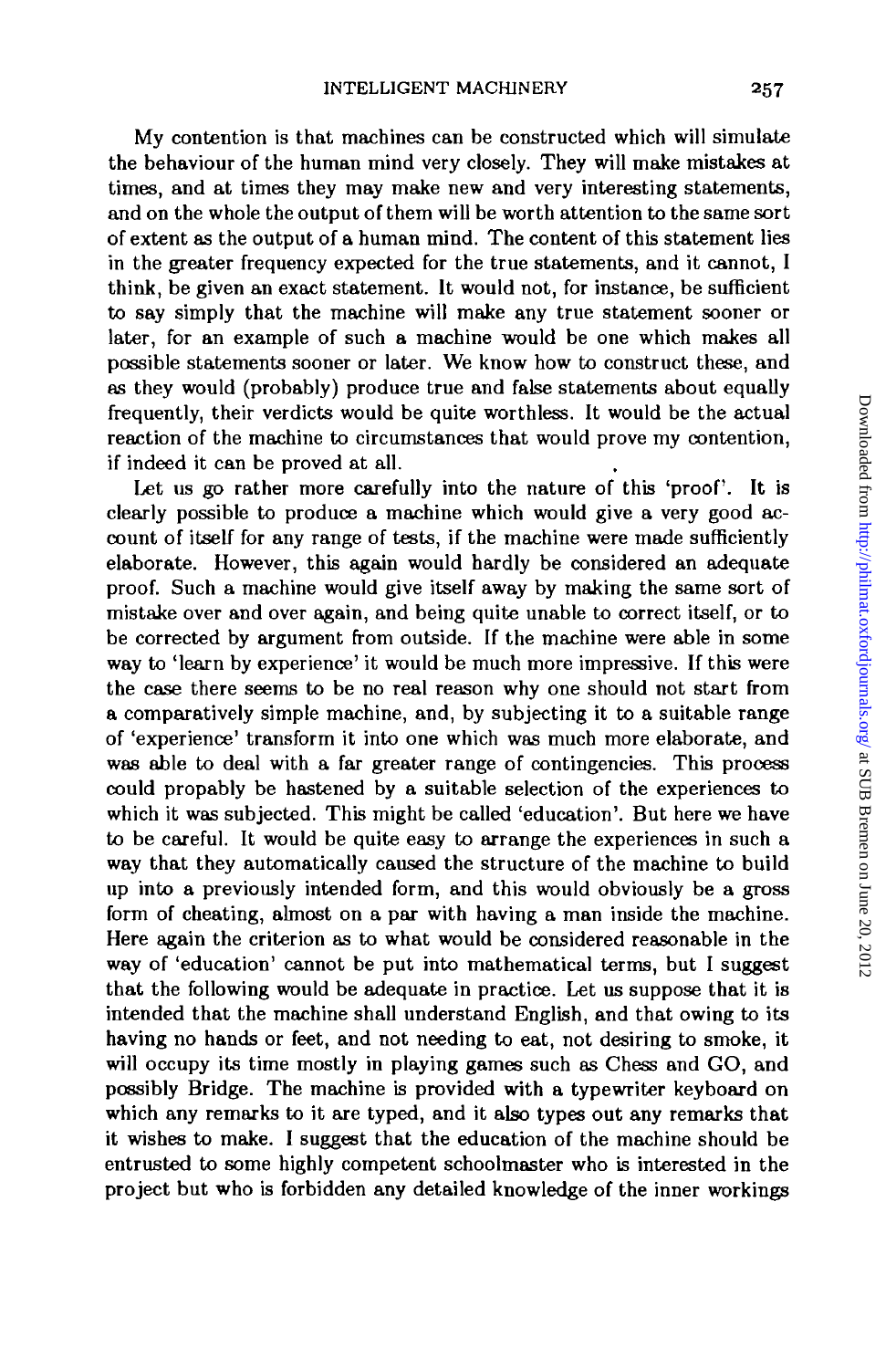## 258 TURING

of the machine. The mechanic who has constructed the machine, however, is permitted to keep the machine in running order, and if he suspects that the machine has been operating incorrectly may put it back to one of its previous positions and ask the schoolmaster to repeat his lessons from that point on, but he may not take any part in the teaching. Since this procedure would only serve to test the bona *fides* of the mechanic, I need hardly say that it would not be adopted in the experimental stages. As I see it, this education process would in practice be an essential to the production of a reasonably intelligent machine within a reasonably short space of time. The human analogy alone suggests this.

I may now give some indication of the way in which such a machine might be expected to function. The machine would incorporate a memory. This does not need very much explanation. It would simply be a list of all the statements that had been made to it or by it, and all the moves it had made and the cards it had played in its games. These would be listed in chronological order. Besides this straightforward memory there would be a number of 'indexes of experiences'. To explain this idea I will suggest the form which one such index might possibly take. It might be an alphabetical index of the words that had been used giving the 'times' at which they had been used, so that they could be looked up in the memory. Another such index might contain patterns of men or parts of a GO board that had occurred. At comparatively late stages of education the memory might be extended to include important parts of the configuration of the machine at each moment, or in other words it would begin to remember what its thoughts had been. This would give rise to fruitful new forms of indexing. New forms of index might be introduced on account of special features observed in the indexes already used. The indexes would be used in this sort of way. Whenever a choice has to be made as to what to do next features of the present situation are looked up in the indexes available, and the previous choice in the similar situations, and the outcome, good or bad, is discovered. The new choice is made accordingly. This raises a number of problems. If some of the indications are favourable and some are unfavourable what is one to do? The answer to this will probably differ from machine to machine and will also vary with its degree of education. At first probably some quite crude rule will suffice, *e.g.,* to do whichever has the greatest number of votes in its favour. At a very late stage of education the whole question of procedure in such cases will probably have been investigated by the machine itself, by means of some kind of index, and this may result in some highly sophisticated, and, one hopes, highly satisfactory, form of rule. It seems probable however that the comparatively crude forms of rule will themselves be reasonably satisfactory, so that progress can on the whole be made in spite of the crudeness of the choice rules. This seems to be verified by the fact that Engineering problems are sometimes solved by the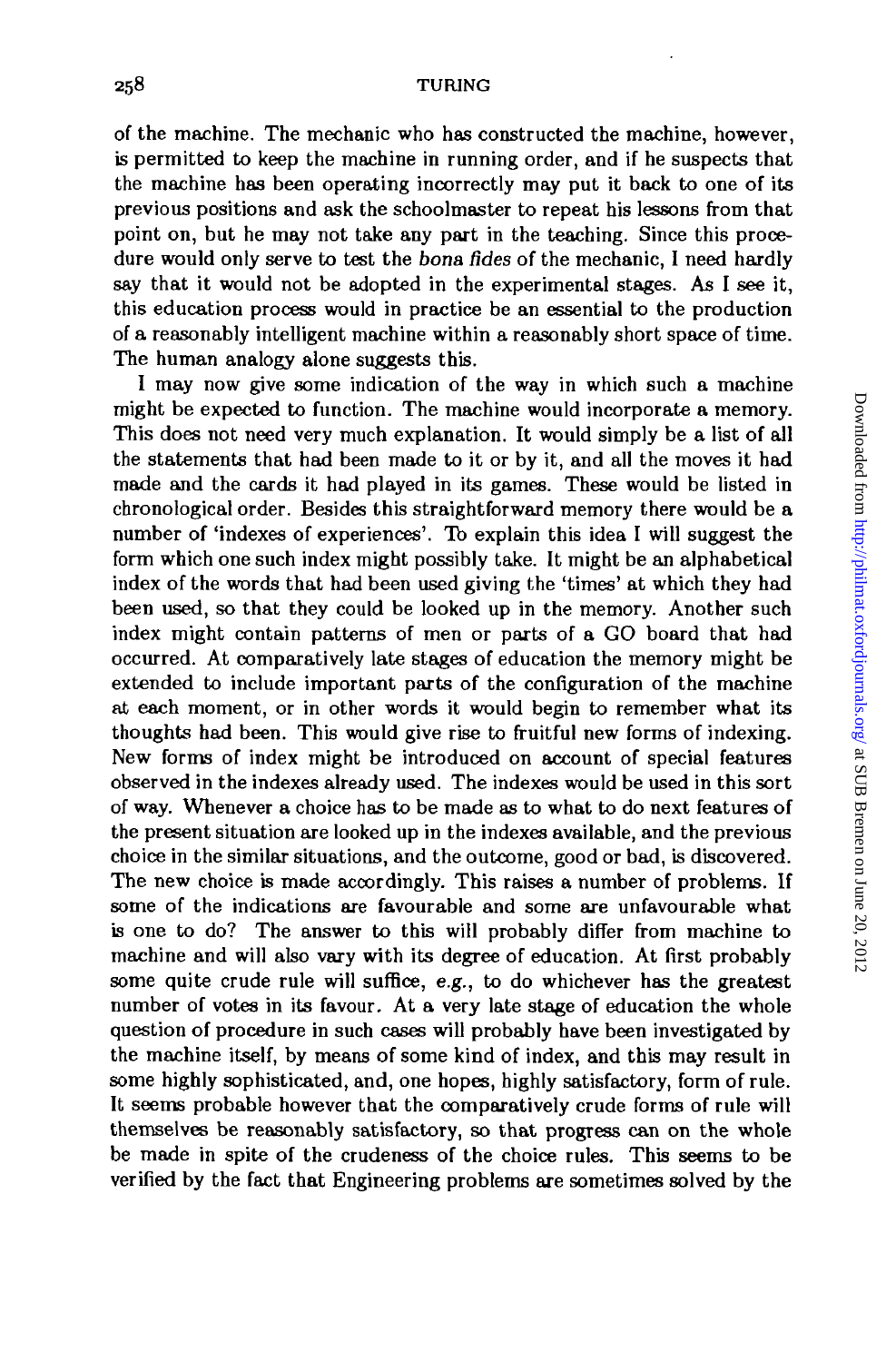crudest rule of thumb procedure which only deals with the most superficial aspects of the problem, *e.g.,* whether a function increases or decreases with one of its variables. Another problem raised by this picture of the way behaviour is determined is the idea of 'favourable outcome'. Without some such idea, corresponding to the 'pleasure principle' of the psychologists, it is very difficult to see how to proceed. Certainly it would be most natural to introduce some such thing into the machine. I suggest that there should be two keys which can be manipulated by the schoolmaster, and which represent the ideas of pleasure and pain. At later stages in education the machine would recognise certain other conditions as desirable owing to their having been constantly associated in the past with pleasure, and likewise certain others as undesirable. Certain expressions of anger on the part of the schoolmaster might, for instance, be recognised as so ominous that they could never be overlooked, so that the schoolmaster would find that it became unnecessary to 'apply the cane' any more.

To make further suggestions along these lines would perhaps be unfruitful at this stage, as they are likely to consist of nothing more than an analysis of actual methods of education applied to human children. There is, however, one feature that I would like to suggest should be incorporated in the machines, and that is a 'random element'. Each machine should be supplied with a tape bearing a random series of figures, *e.g.,* 0 and 1 in equal quantities, and this series of figures should be used in the choices made by the machine. This would result in the behaviour of the machine not being by any means completely determined by the experiences to which it was subjected, and would have some valuable uses when one was experimenting with it. By faking the choices made one would be able to control the development of the machine to some extent. One might, for instance, insist on the choice made being a particular one at, say, 10 particular places, and this would mean that about one machine in 1024 or more would develop to as high a degree as the one which had been faked. This cannot very well be given an accurate statement because of the subjective nature of the idea of 'degree of development' to say nothing of the fact that the machine that had been faked might have been also fortunate in its unfaked choices.

Let us now assume, for the sake of argument, that these machines are a genuine possibility, and look at the consequences of constructing them. To do so would of course meet with great opposition, unless we have advanced greatly in religious toleration from the days of Galileo. There would be great opposition from the intellectuals who were afraid of being put out of a job. It is probable though that the intellectuals would be mistken about this. There would be plenty to do in trying, say, to keep one's intelligence up to the standard set by the machines, for it seems probable that once the machine thinking method had started, it would not take long to outstrip our feeble powers. There would be no question of the machines dying, and